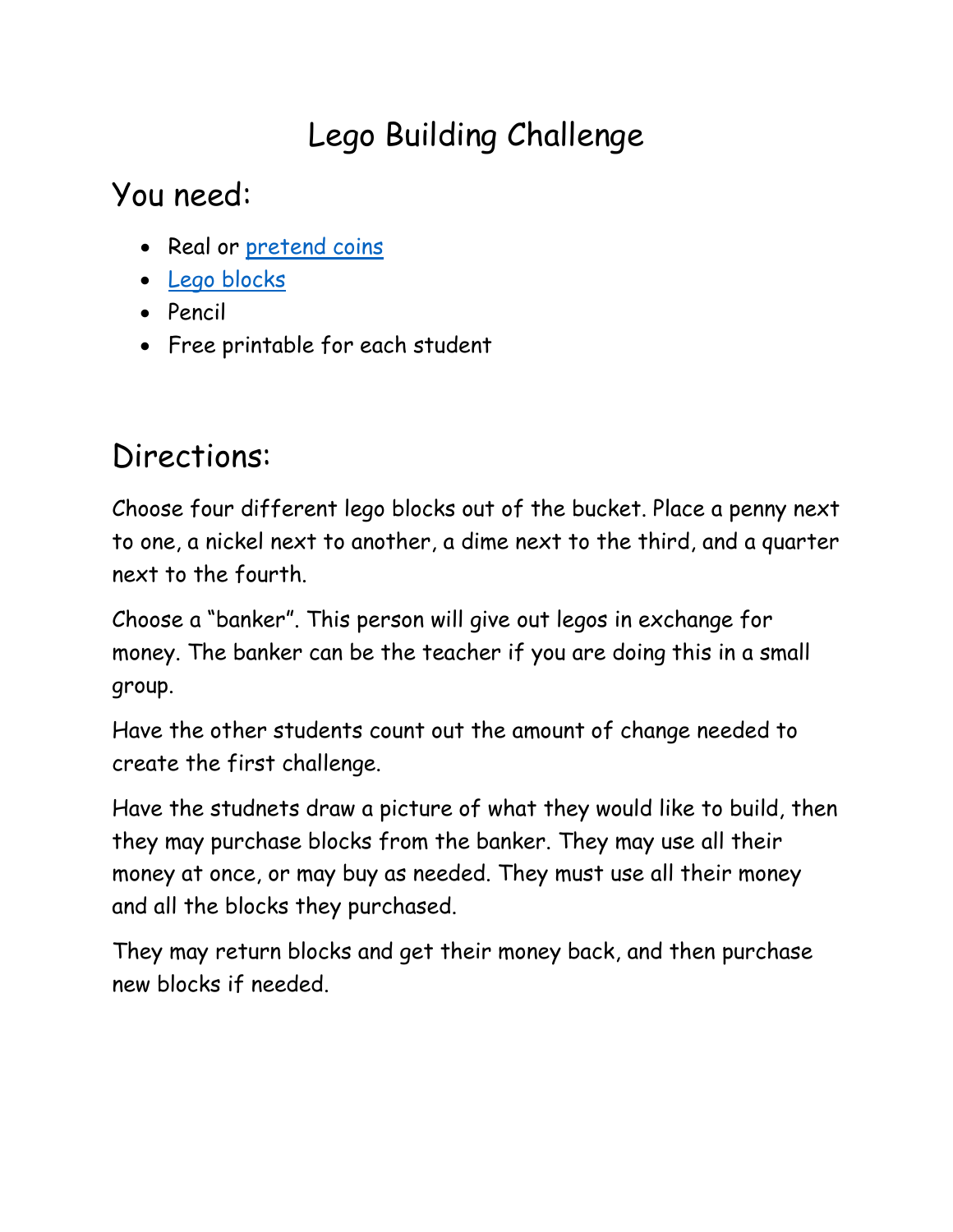# CHALLENGE 1

## Use your legos to build any shape that equals \$0.84.

Draw a model

### CHALLENGE 2

Use your legos to build any letter except an I, L, or T that equals \$1.22.

Draw a model